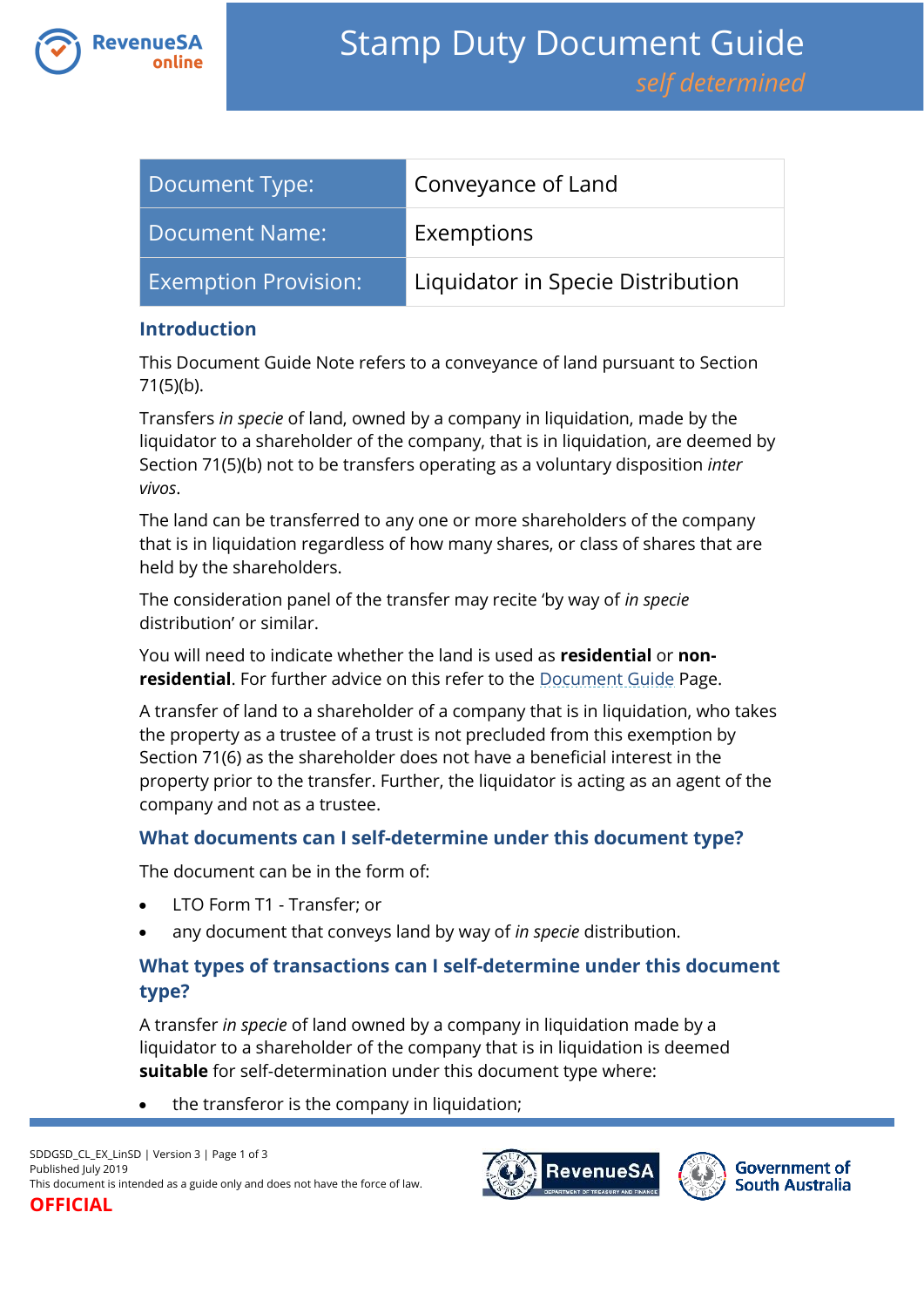

- the transferee is a shareholder of the company; and
- the conveyance is by way of *in specie* distribution and **not** for any consideration.

The following similar transactions cannot be self-determined under this document type:

The document must be **submitted to the Commissioner for assessment** and the value of the land declared in the document where:

- the land is transferred to a shareholder and another party; or
- the land is transferred in consideration of amounts owing by the company that is in liquidation to that shareholder (i.e. in lieu of repayment of a debt).

A transfer of land from a trustee to a beneficiary is not self-determined under this document type and must be **submitted to the Commissioner for assessment**.

## **What evidence do I need to retain for audit purposes?**

For audit purposes, you will need to retain the following documentation either in paper form or electronic form:

- a copy of the documents;
- evidence that a stamp duty determination has been made (i.e. Certificate of Stamp Duty, Document ID or stamped document);
- a statement or statutory declaration from the liquidator stating:
	- o the name of the liquidator;
	- o that the land conveyed is an asset of the company;
	- o that provision has been made for payment of all debts of the company;
	- o the names of all of the shareholders of the company; and
	- o that the transaction is **not** by way of sale.

## **What Section(s) of the** *Stamp Duties Act 1923* **applies?**

- Section 71(5)(b)
- Schedule 2, General Exemption 29

# **What stamp duty is payable on this document?**

This document is exempt from stamp duty.